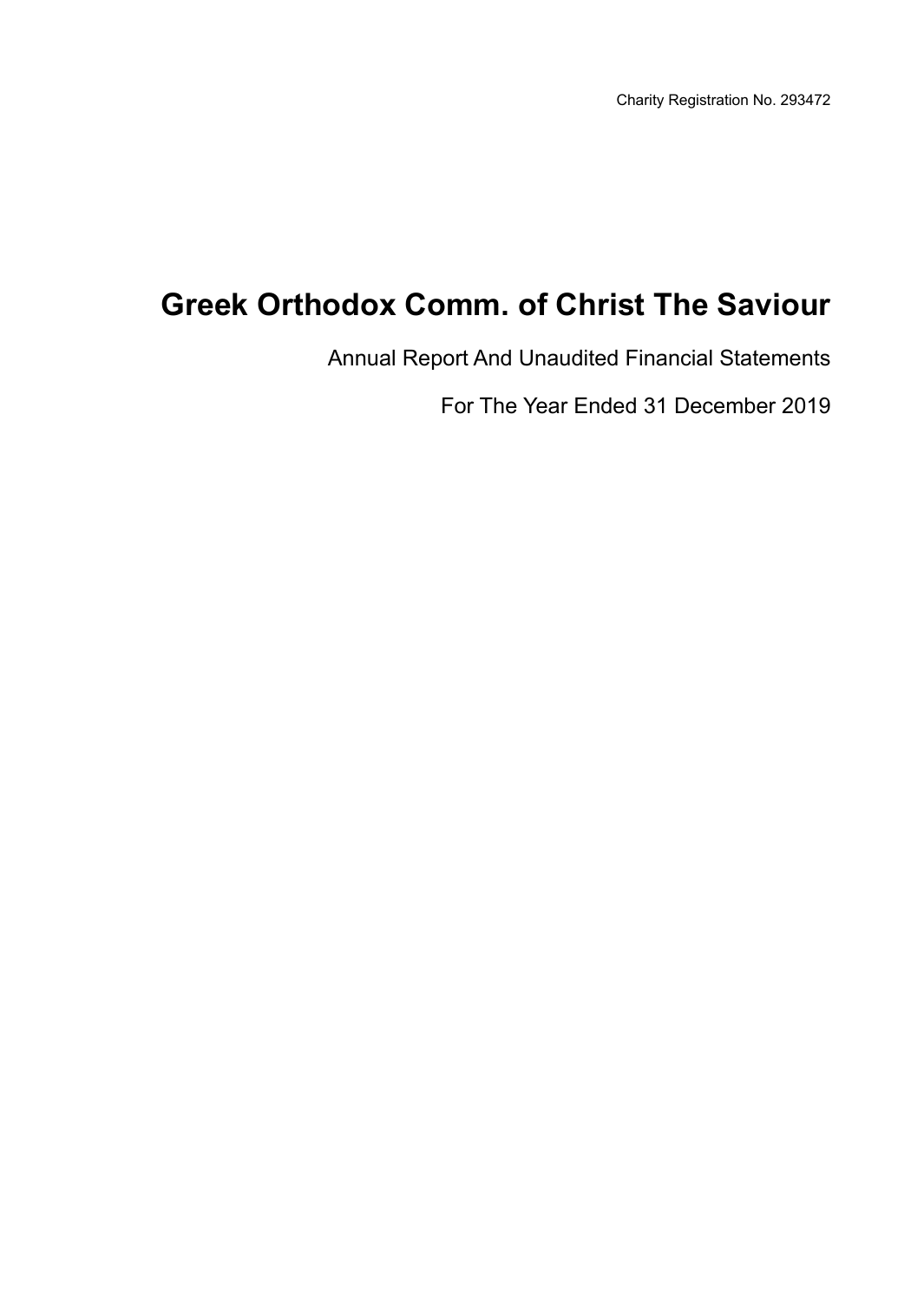Legal And Administrative Information

| <b>Trustees</b>          | Mr K Kokkinos<br>Mr V Vasiliou<br>Mr L Silver<br>Mr M Serghiou Lati<br>His Eminence Archbishop Niketas of (Appointed 13 June 2019)<br>Thyateria and Great Britain |
|--------------------------|-------------------------------------------------------------------------------------------------------------------------------------------------------------------|
| <b>Charity number</b>    | 293472                                                                                                                                                            |
| <b>Principal address</b> | The Vicarage<br>3 St Michaels Rise<br><b>Okehampton Crescent</b><br>Welling<br><b>DA16 1DF</b>                                                                    |
| Independent examiner     | Loucas<br>71 Bellegrove Road<br>Welling<br>Kent<br><b>DA16 3PG</b>                                                                                                |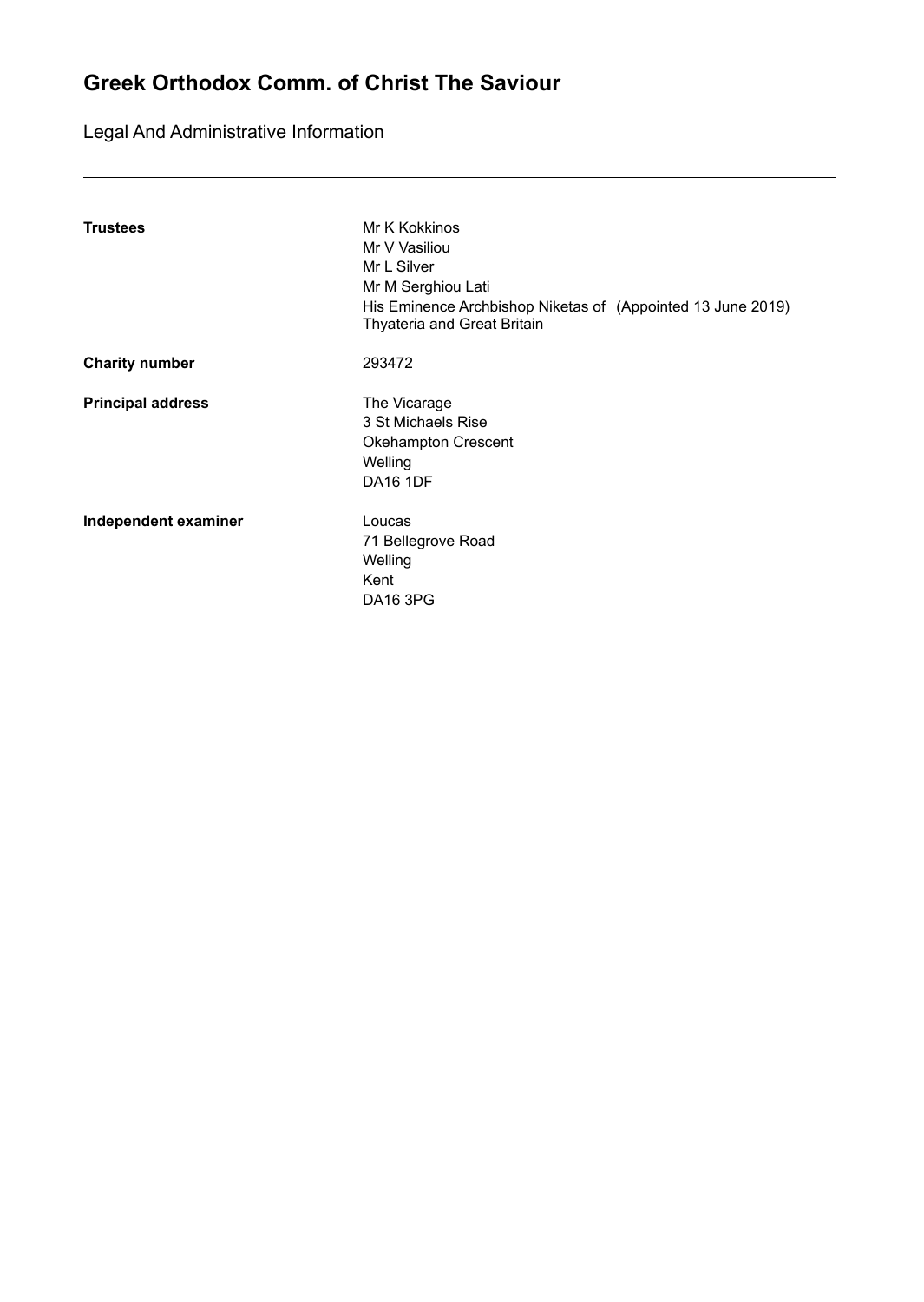### **Contents**

|                                   | Page     |
|-----------------------------------|----------|
| Trustees report                   | $1 - 2$  |
| Independent examiner's report     | 3        |
| Statement of financial activities | 4        |
| <b>Balance sheet</b>              | 5        |
| Notes to the financial statements | $6 - 11$ |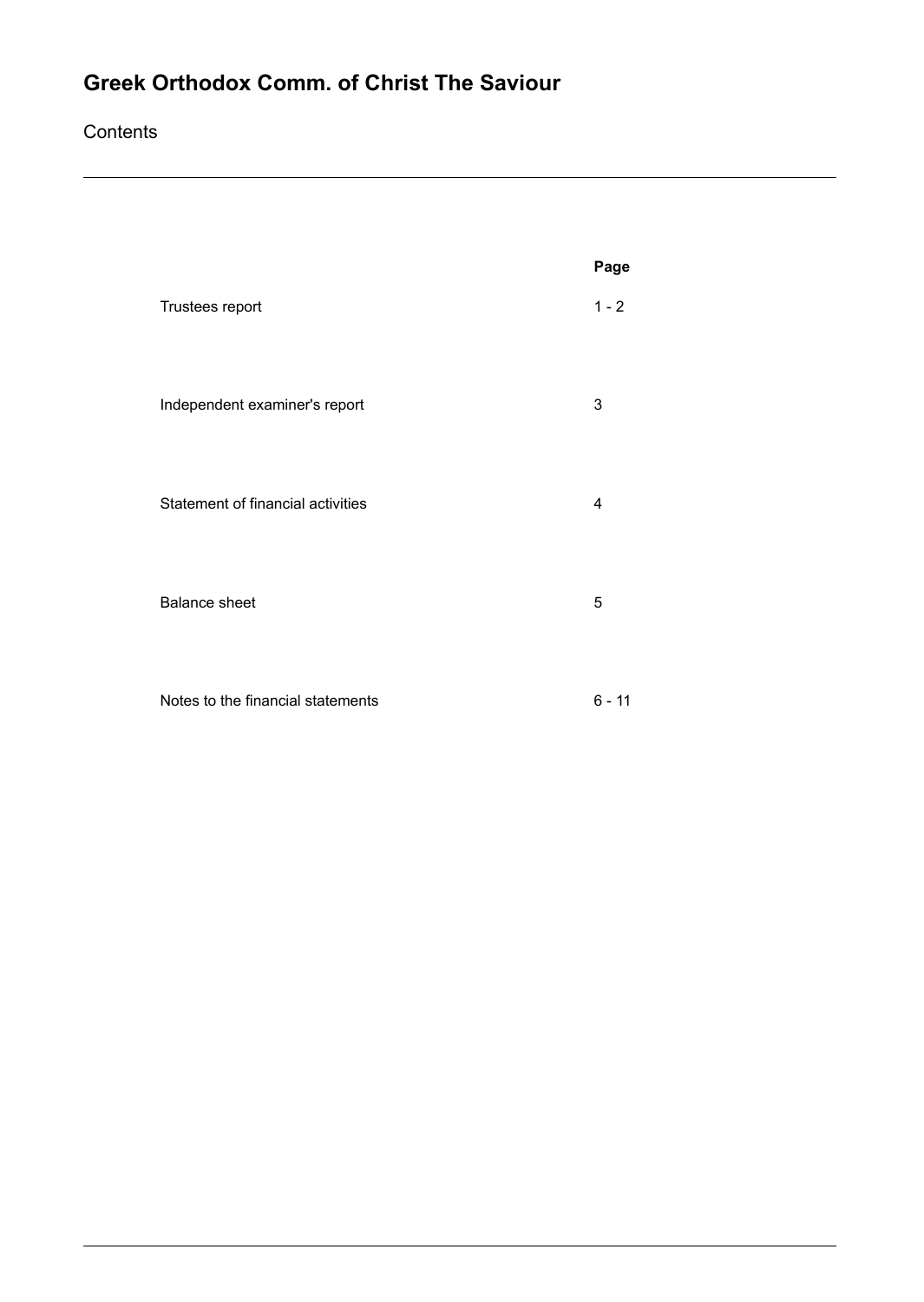### Trustees Report

For The Year Ended 31 December 2019

The Trustees present their report and financial statements for the year ended 31 December 2019.

The accounts have been prepared in accordance with the accounting policies set out in note 1 to the accounts and comply with the Greek Orthodox Community Church of Christ the Saviour's trust deed, the Charities Act 2011 and the Statement of Recommended Practice, "Accounting and Reporting by Charities", issued in January 2015.

#### **Objectives and activities**

The charity exists to provide a service to the Greek Community.

The main objective is to provide the opportunity for the Greek Community to attend a church service and to maintain some of the traditions of the Orthodox beliefs.

The church is an integral part of the local community offering the general public a place for support and prayers.

The charity helps to raise awareness of the wider Greek Orthodox faith by bringing together the Greek community and the wider area.

The Trustees have paid due regard to guidance issued by the Charity Commission in deciding what activities the Charity should undertake.

The charity is reliant on fundraising events with the support of volunteers during the year.

#### **Achievements and performance**

The charity has continued to hold a number of successful events during the year and continued to receive substantial donations to ensure the charity has sufficient funding to achieve its objectives.

#### **Financial review**

The principal funding sources for the charity are currently by way of donations, events and rental income.

The charity has £2,122 cash at bank and in hand as at 31 December 2019. The total reserves amount to £471,837 all of which are unrestricted.

It is the policy of the Charity that unrestricted funds which have not been designated for a specific use should be maintained at a level equivalent to between three and six month's expenditure. The Trustees considers that reserves at this level will ensure that, in the event of a significant drop in funding, they will be able to continue the Charity's current activities while consideration is given to ways in which additional funds may be raised. This level of reserves has been maintained throughout the year.

The Trustees have assessed the major risks to which the Charity is exposed, and are satisfied that systems are in place to mitigate exposure to the major risks.

#### **Structure, governance and management**

The Charity was established by a charitable trust deed on 29 January 1986.

The Trustees who served during the year and up to the date of signature of the financial statements were: His Eminence Archbishop Gregorios of Thyateria (Resigned 12 June 2019) and Great Britan Mr K Kokkinos Mr V Vasiliou Mr L Silver Mr M Serghiou Lati His Eminence Archbishop Niketas of Thyateria (Appointed 13 June 2019)and Great Britain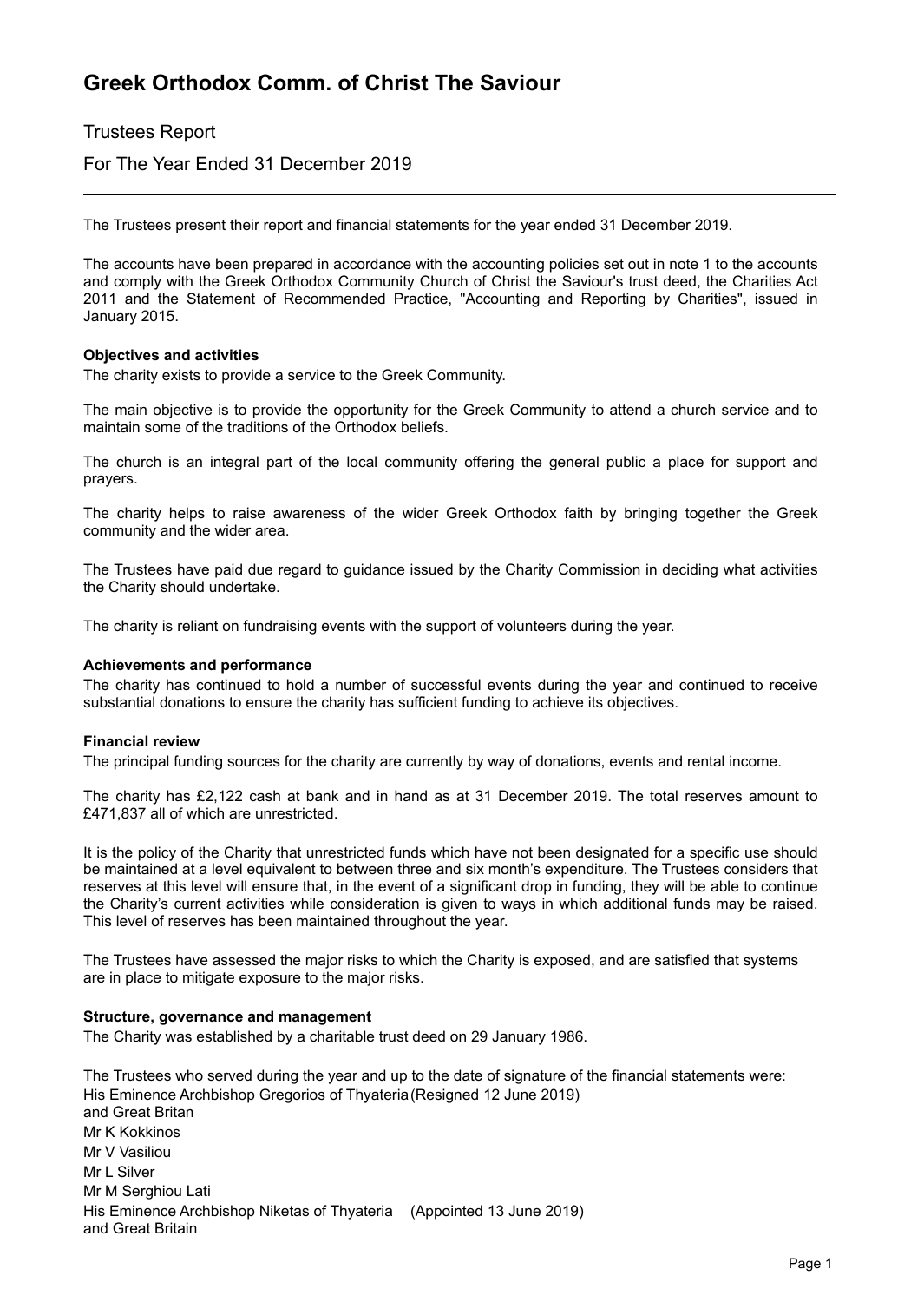Trustees Report (Continued)

For The Year Ended 31 December 2019

In selecting individuals for appointment as Trustees, the Trustees will have regard for the skills, knowledge and experience needed for the effective administration of the Charity.

The trustees manage the day to day running of the charity with Mr K Kokkinos taking a key role.

The Trustees report was approved by the Board of Trustees.

**Mr V Vasiliou Trustee** Dated: 31 October 2020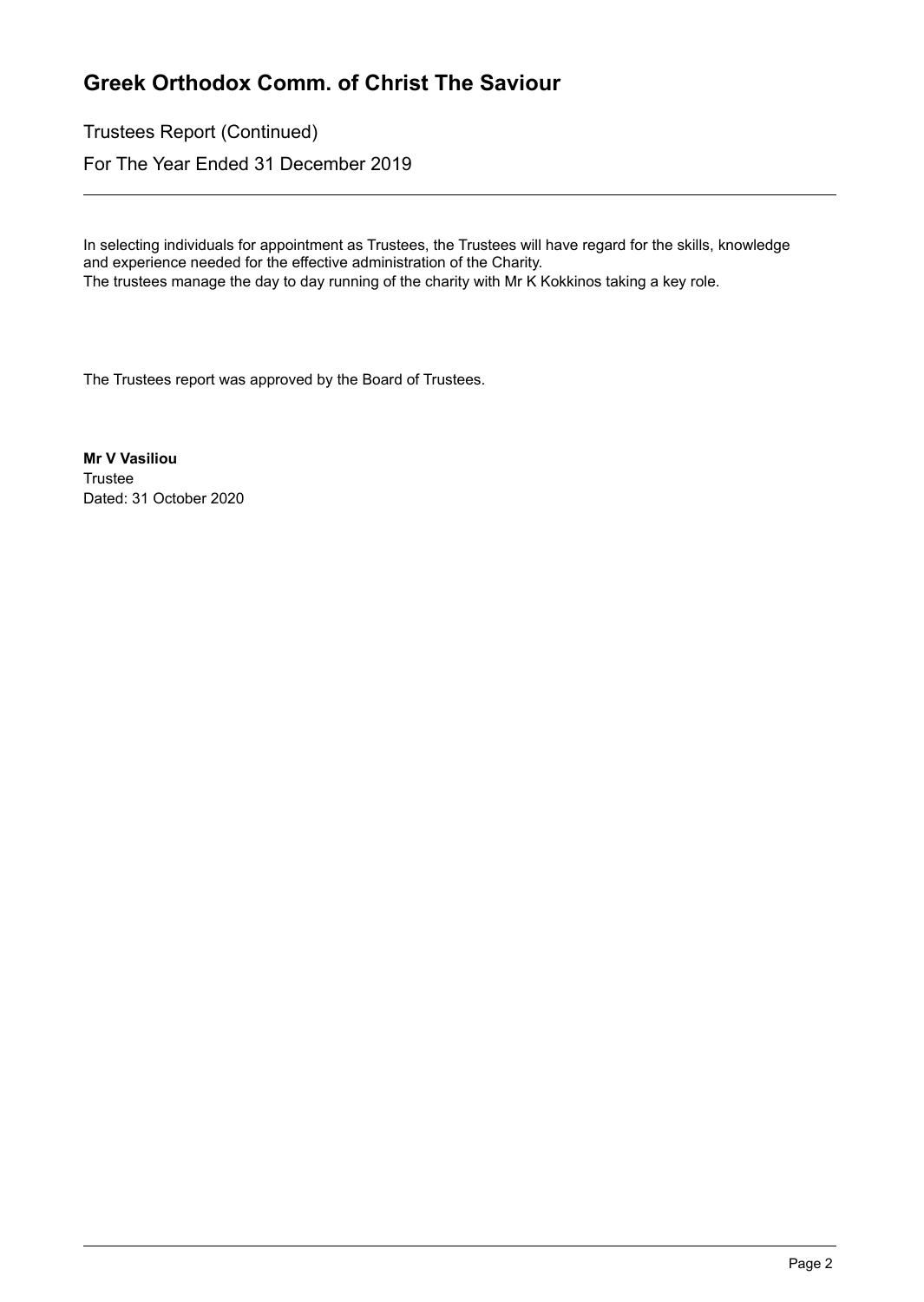Independent Examiner's Report

To The Trustees Of Greek Orthodox Comm. of Christ The Saviour

I report to the Trustees on my examination of the financial statements of Greek Orthodox Comm. of Christ The Saviour (the Charity) for the year ended 31 December 2019.

#### **Responsibilities and basis of report**

As the Trustees of the Charity you are responsible for the preparation of the financial statements in accordance with the requirements of the Charities Act 2016 (the 2016 Act).

I report in respect of my examination of the Charity's financial statements carried out under section 145 of the Charities Act. In carrying out my examination I have followed all the applicable Directions given by the Charity Commission under section 145(5)(b) of the Charities Act.

#### **Independent examiner's statement**

Your attention is drawn to the fact that the charity has prepared financial statements in accordance with Accounting and Reporting by Charities preparing their accounts in accordance with the Financial Reporting Standard applicable in the UK and Republic of Ireland (FRS 102) in preference to the Accounting and Reporting by Charities: Statement of Recommended Practice issued on 1 April 2005 which is referred to in the extant regulations but has now been withdrawn.

I understand that this has been done in order for financial statements to provide a true and fair view in accordance with Generally Accepted Accounting Practice effective for reporting periods beginning on or after 1 January 2015.

I have completed my examination. I confirm that no matters have come to my attention in connection with the examination giving me cause to believe that in any material respect:

- 1 accounting records were not kept in respect of the Charity as required by section 130 of the Charities Act 2016 Act; or
- 2 the financial statements do not accord with those records; or
- 3 the financial statements do not comply with the applicable requirements concerning the form and content of accounts set out in the Charities (Accounts and Reports) Regulations 2008 other than any requirement that the accounts give a true and fair view which is not a matter considered as part of an independent examination.

I have no concerns and have come across no other matters in connection with the examination to which attention should be drawn in this report in order to enable a proper understanding of the financial statements to be reached.

Athos Louca FCCA, ICPAC (Senior Statutory Auditor) for and on behalf of Loucas

Chartered Certified Accountants 71 Bellegrove Road **Welling** Kent DA16 3PG

Dated: 30 October 2020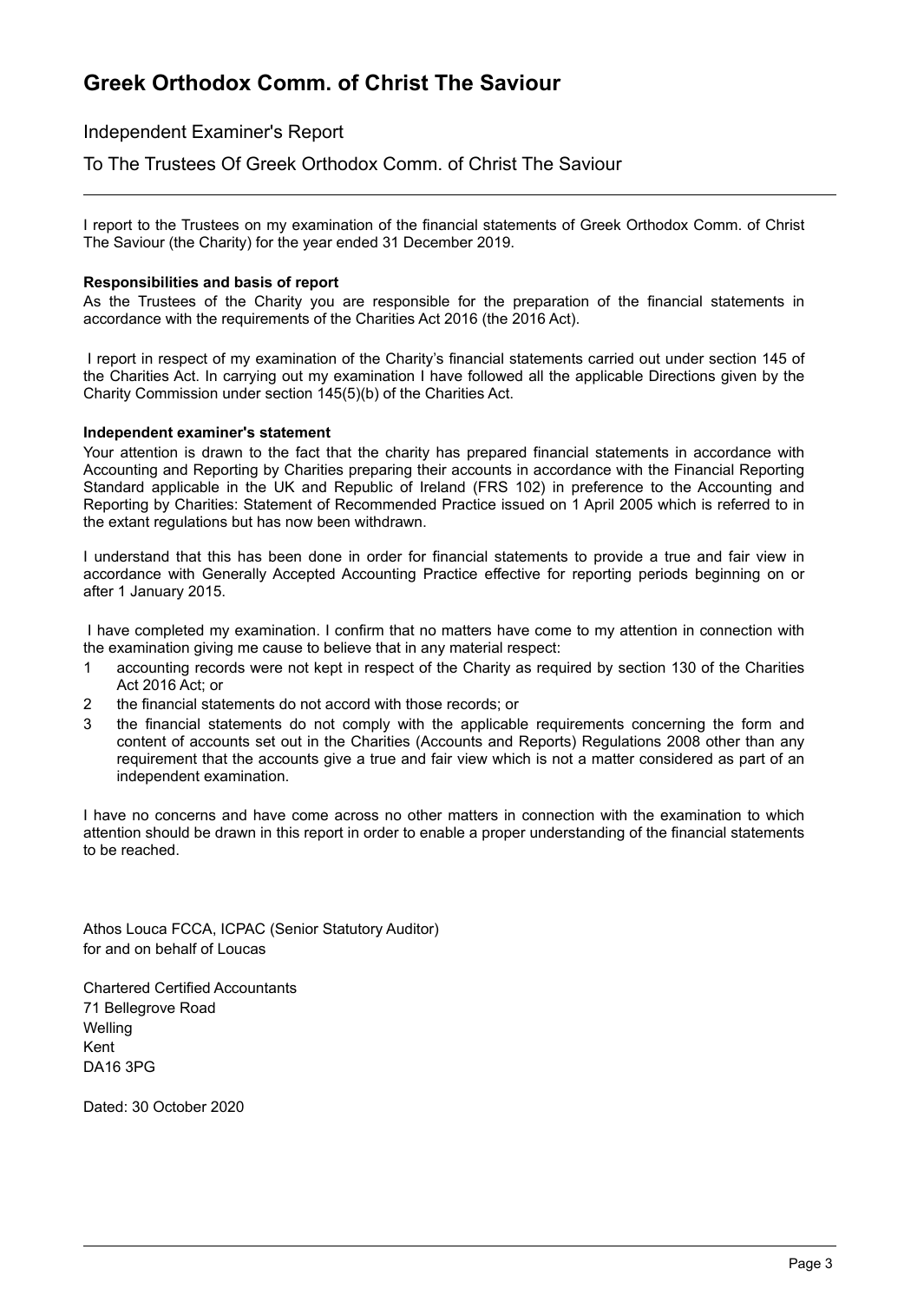### Statement Of Financial Activities Including Income And Expenditure Account

For The Year Ended 31 December 2019

|                                                   | <b>Notes</b>   | funds<br>2019<br>£ | <b>Unrestricted Unrestricted</b><br>funds<br>2018<br>£ |
|---------------------------------------------------|----------------|--------------------|--------------------------------------------------------|
| Income from:                                      |                |                    |                                                        |
| Donations and legacies                            | 3              | 49,152             | 55,086                                                 |
| Charitable activities                             | 4              | 7,855              | 6,724                                                  |
| Investments                                       | 5              | 14,575             | 15,601                                                 |
| <b>Total income</b>                               |                | 71,582             | 77,411                                                 |
| <b>Expenditure on:</b>                            |                |                    |                                                        |
| Raising funds                                     | 6              | 2,562              | 4,668                                                  |
| Charitable activities                             | $\overline{7}$ | 541                | 2,324                                                  |
| Other                                             |                | 32,146             | 45,207                                                 |
| <b>Total resources expended</b>                   |                | 35,249             | 52,199                                                 |
| Net income for the year/<br>Net movement in funds |                | 36,333             | 25,212                                                 |
| Fund balances at 1 January 2019                   |                | 435,504            | 410,292                                                |
| Fund balances at 31 December 2019                 |                | 471,837            | 435,504                                                |

The statement of financial activities includes all gains and losses recognised in the year.

All income and expenditure derive from continuing activities.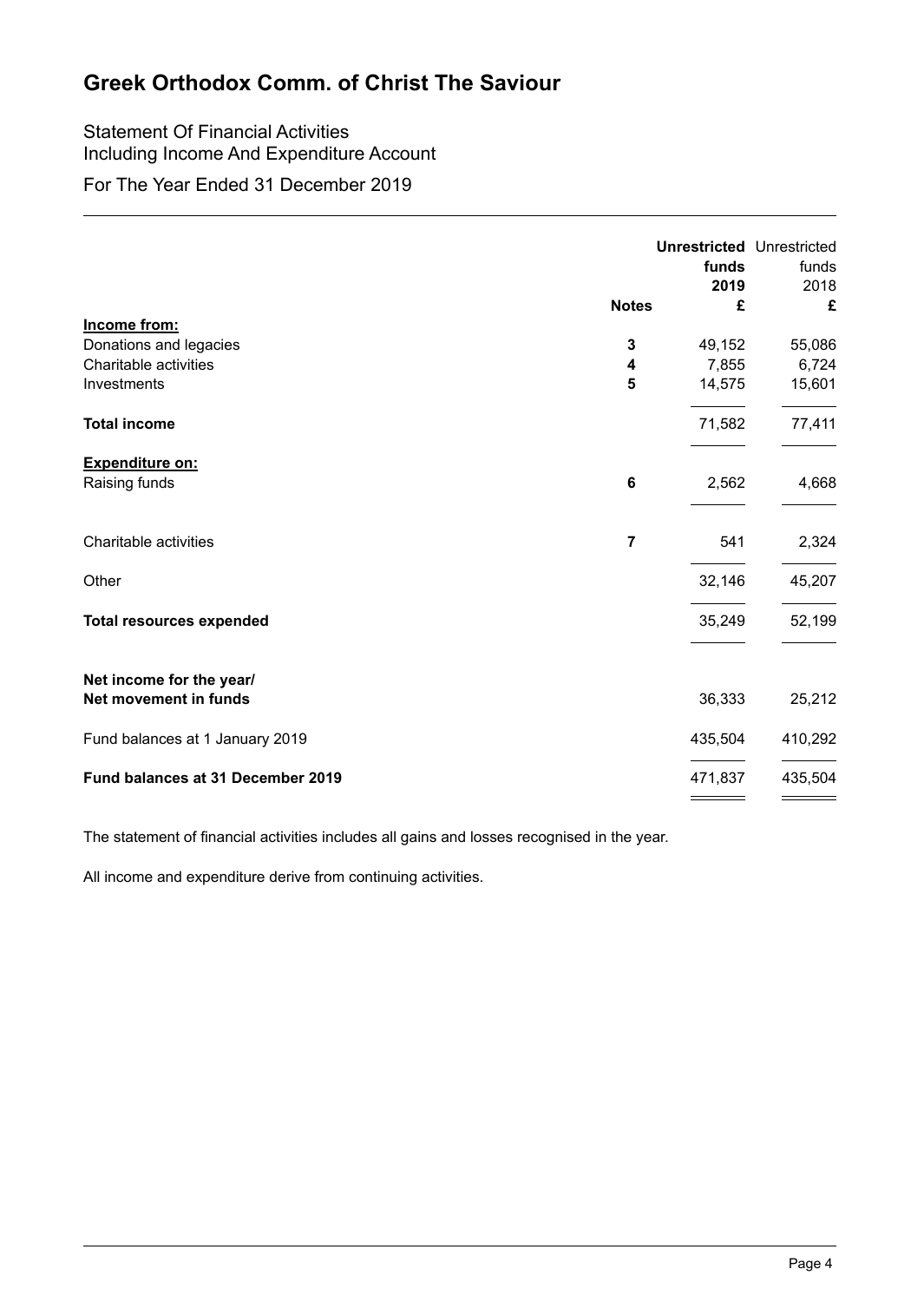### Balance Sheet

As At 31 December 2019

|                                                          |              | 2019      |           | 2018      |           |
|----------------------------------------------------------|--------------|-----------|-----------|-----------|-----------|
|                                                          | <b>Notes</b> | £         | £         | £         | £         |
| <b>Fixed assets</b>                                      |              |           |           |           |           |
| Tangible assets                                          | 10           |           | 543,318   |           | 471,205   |
| <b>Current assets</b>                                    |              |           |           |           |           |
| <b>Debtors</b>                                           | 11           | 1,162     |           | 1,234     |           |
| Cash at bank and in hand                                 |              | 2,122     |           | 3,938     |           |
|                                                          |              | 3,284     |           | 5,172     |           |
| <b>Creditors: amounts falling due within</b><br>one year | 12           | (74, 765) |           | (40, 873) |           |
| Net current liabilities                                  |              |           | (71, 481) |           | (35, 701) |
| <b>Total assets less current liabilities</b>             |              |           | 471,837   |           | 435,504   |
|                                                          |              |           |           |           |           |
| Income funds                                             |              |           |           |           |           |
| Unrestricted funds                                       |              |           | 471,837   |           | 435,504   |
|                                                          |              |           |           |           |           |
|                                                          |              |           | 471,837   |           | 435,504   |
|                                                          |              |           |           |           |           |

The financial statements were approved by the Trustees on 31 October 2020

Mr V Vasiliou **Trustee**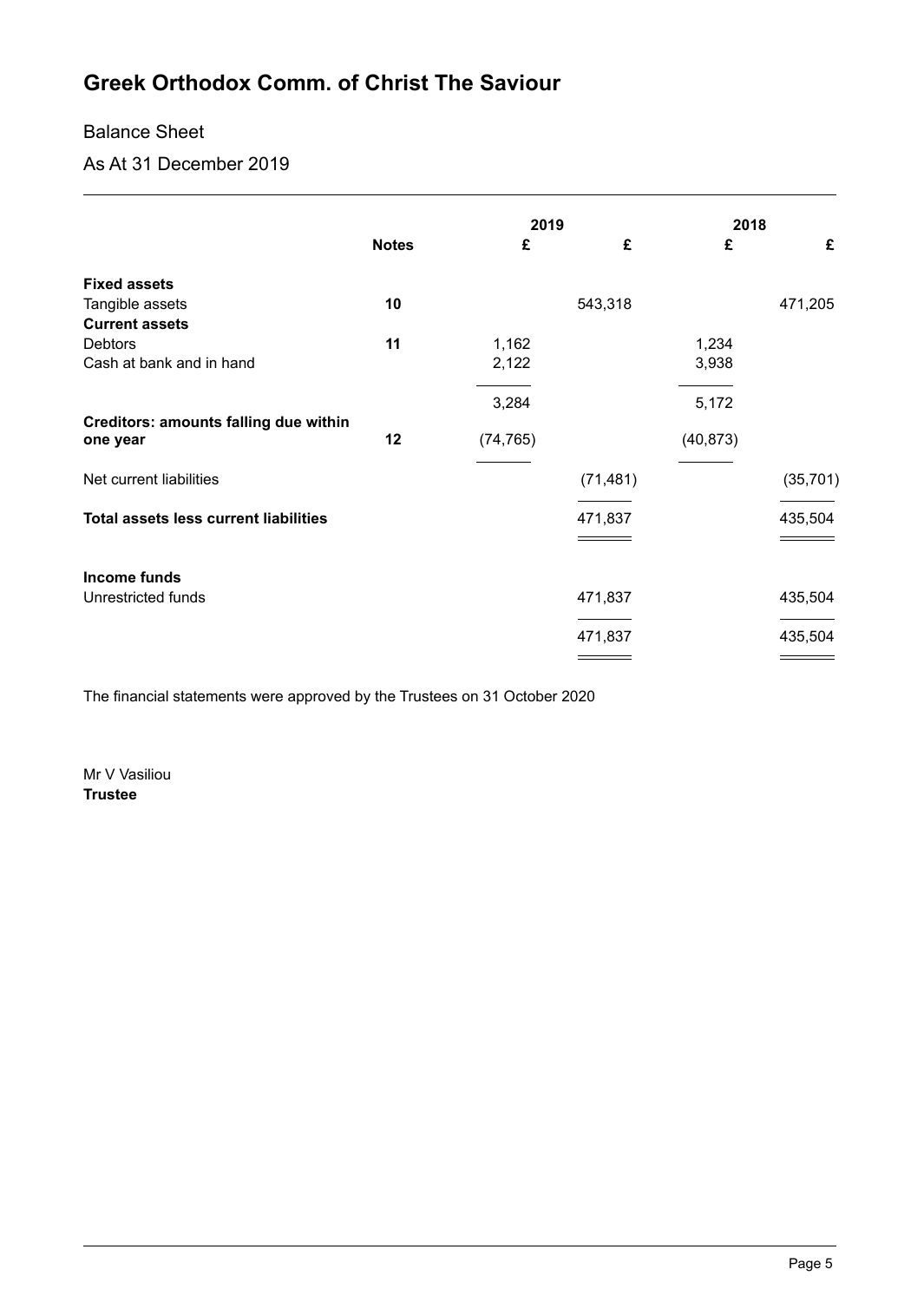Notes To The Financial Statements

For The Year Ended 31 December 2019

#### **1 Accounting policies**

#### **1.1 Accounting convention**

The financial statements have been prepared in accordance with the Charity's governing document, the Charities Act 2011 and "Accounting and Reporting by Charities: Statement of Recommended Practice applicable to charities preparing their accounts in accordance with the Financial Reporting Standard applicable in the UK and Republic of Ireland (FRS 102)" (as amended for accounting periods commencing from 1 January 2015). The Charity is a Public Benefit Entity as defined by FRS 102.

The Charity has taken advantage of the provisions in the SORP for charities applying FRS 102 Update Bulletin 1 not to prepare a Statement of Cash Flows.

The financial statements have departed from the Charities (Accounts and Reports) Regulations 2008 only to the extent required to provide a true and fair view. This departure has involved following the Statement of Recommended Practice for charities applying FRS 102 rather than the version of the Statement of Recommended Practice which is referred to in the Regulations but which has since been withdrawn.

The financial statements are prepared in sterling, which is the functional currency of the Charity. Monetary amounts in these financial statements are rounded to the nearest £.

The financial statements have been prepared under the historical cost convention, modified to include the revaluation of freehold properties and to include investment properties and certain financial instruments at fair value. The principal accounting policies adopted are set out below.

#### **1.2 Going concern**

At the time of approving the financial statements, the Trustees have a reasonable expectation that the Charity has adequate resources to continue in operational existence for the foreseeable future. Thus the Trustees continue to adopt the going concern basis of accounting in preparing the financial statements.

#### **1.3 Charitable funds**

Unrestricted funds are available for use at the discretion of the Trustees in furtherance of their charitable objectives.

Restricted funds are subject to specific conditions by donors as to how they may be used. The purposes and uses of the restricted funds are set out in the notes to the financial statements.

Endowment funds are subject to specific conditions by donors that the capital must be maintained by the Charity.

#### **1.4 Incoming resources**

Income is recognised when the Charity is legally entitled to it after any performance conditions have been met, the amounts can be measured reliably, and it is probable that income will be received.

Cash donations are recognised on receipt. Other donations are recognised once the Charity has been notified of the donation, unless performance conditions require deferral of the amount. Income tax recoverable in relation to donations received under Gift Aid or deeds of covenant is recognised at the time of the donation.

Legacies are recognised on receipt or otherwise if the Charity has been notified of an impending distribution, the amount is known, and receipt is expected. If the amount is not known, the legacy is treated as a contingent asset.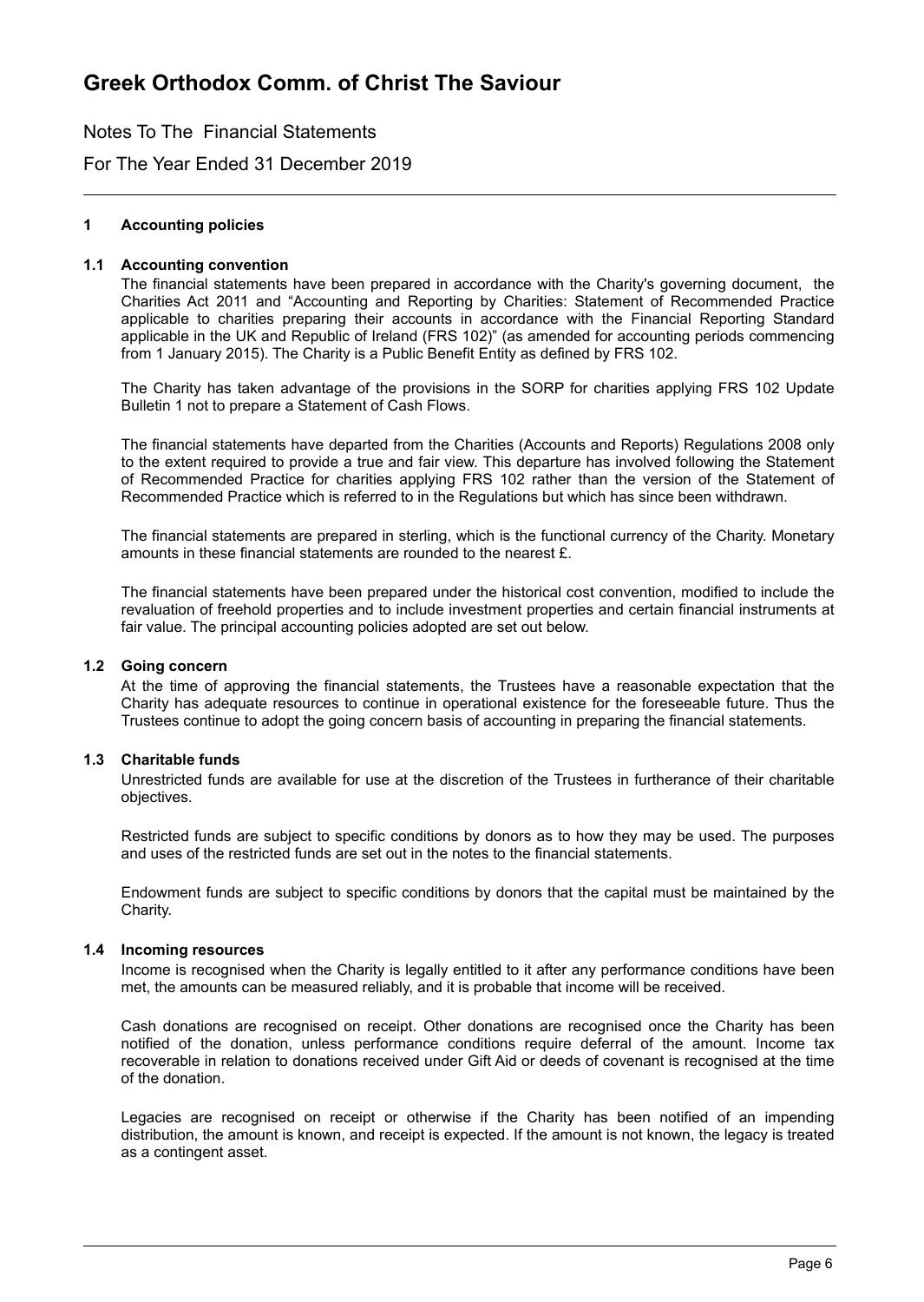Notes To The Financial Statements (Continued)

For The Year Ended 31 December 2019

#### **1 Accounting policies (Continued)**

#### **1.5 Tangible fixed assets**

Tangible fixed assets are initially measured at cost and subsequently measured at cost or valuation, net of depreciation and any impairment losses.

Depreciation is recognised so as to write off the cost or valuation of assets less their residual values over their useful lives on the following bases:

Land and buildings Nil Plant and machinery 25% reducing balance

The gain or loss arising on the disposal of an asset is determined as the difference between the sale proceeds and the carrying value of the asset, and is recognised in net income/(expenditure) for the year.

#### **1.6 Impairment of fixed assets**

At each reporting end date, the Charity reviews the carrying amounts of its tangible assets to determine whether there is any indication that those assets have suffered an impairment loss. If any such indication exists, the recoverable amount of the asset is estimated in order to determine the extent of the impairment loss (if any).

Recoverable amount is the higher of fair value less costs to sell and value in use. In assessing value in use, the estimated future cash flows are discounted to their present value using a pre-tax discount rate that reflects current market assessments of the time value of money and the risks specific to the asset for which the estimates of future cash flows have not been adjusted.

If the recoverable amount of an asset is estimated to be less than its carrying amount, the carrying amount of the asset is reduced to its recoverable amount. An impairment loss is recognised immediately in income/ (expenditure for the year, unless the relevant asset is carried at a revalued amount, in which case the impairment loss is treated as a revaluation decrease.

Recognised impairment losses are reversed if, and only if, the reasons for the impairment loss have ceased to apply. Where an impairment loss subsequently reverses, the carrying amount of the asset is increased to the revised estimate of its recoverable amount, but so that the increased carrying amount does not exceed the carrying amount that would have been determined had no impairment loss been recognised for the asset in prior years. A reversal of an impairment loss is recognised immediately, unless the relevant asset is carried in at a revalued amount, in which case the reversal of the impairment loss is treated as a revaluation increase.

#### **1.7 Cash and cash equivalents**

Cash and cash equivalents include cash in hand, deposits held at call with banks, other short-term liquid investments with original maturities of three months or less, and bank overdrafts. Bank overdrafts are shown within borrowings in current liabilities.

#### **1.8 Financial instruments**

The Charity has elected to apply the provisions of Section 11 'Basic Financial Instruments' and Section 12 'Other Financial Instruments Issues' of FRS 102 to all of its financial instruments.

Financial instruments are recognised in the Charity's balance sheet when the Charity becomes party to the contractual provisions of the instrument.

Financial assets and liabilities are offset, with the net amounts presented in the financial statements, when there is a legally enforceable right to set off the recognised amounts and there is an intention to settle on a net basis or to realise the asset and settle the liability simultaneously.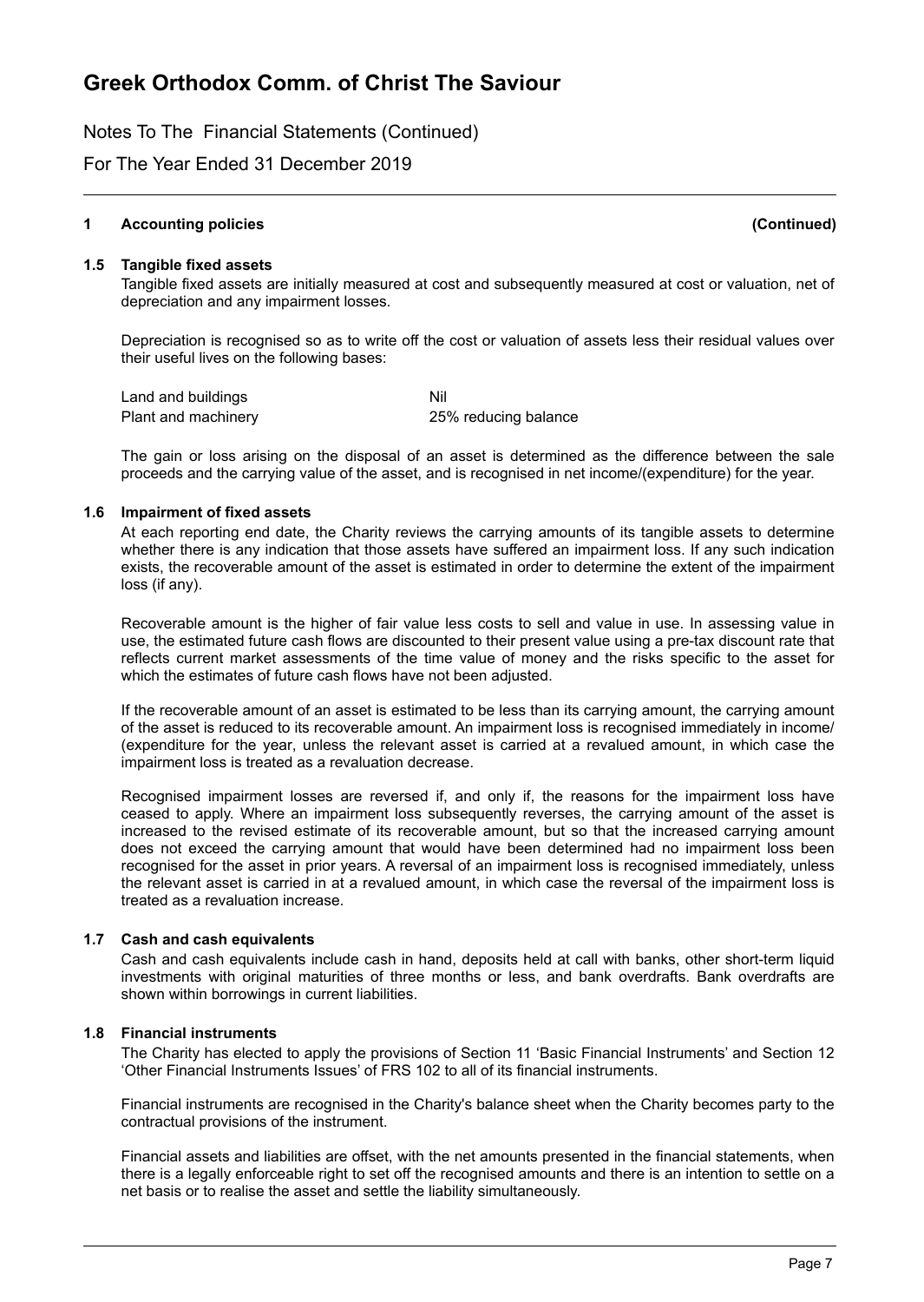Notes To The Financial Statements (Continued)

For The Year Ended 31 December 2019

#### **1 Accounting policies (Continued)**

#### *Basic financial assets*

Basic financial assets, which include debtors and cash and bank balances, are initially measured at transaction price including transaction costs and are subsequently carried at amortised cost using the effective interest method unless the arrangement constitutes a financing transaction, where the transaction is measured at the present value of the future receipts discounted at a market rate of interest. Financial assets classified as receivable within one year are not amortised.

#### *Basic financial liabilities*

Basic financial liabilities, including creditors and bank loans are initially recognised at transaction price unless the arrangement constitutes a financing transaction, where the debt instrument is measured at the present value of the future payments discounted at a market rate of interest. Financial liabilities classified as payable within one year are not amortised.

Debt instruments are subsequently carried at amortised cost, using the effective interest rate method.

Trade creditors are obligations to pay for goods or services that have been acquired in the ordinary course of operations from suppliers. Amounts payable are classified as current liabilities if payment is due within one year or less. If not, they are presented as non-current liabilities. Trade creditors are recognised initially at transaction price and subsequently measured at amortised cost using the effective interest method.

#### *Derecognition of financial liabilities*

Financial liabilities are derecognised when the Charity's contractual obligations expire or are discharged or cancelled.

#### **2 Critical accounting estimates and judgements**

In the application of the Charity's accounting policies, the Trustees are required to make judgements, estimates and assumptions about the carrying amount of assets and liabilities that are not readily apparent from other sources. The estimates and associated assumptions are based on historical experience and other factors that are considered to be relevant. Actual results may differ from these estimates.

The estimates and underlying assumptions are reviewed on an ongoing basis. Revisions to accounting estimates are recognised in the period in which the estimate is revised where the revision affects only that period, or in the period of the revision and future periods where the revision affects both current and future periods.

#### **3 Donations and legacies**

| <b>Unrestricted Unrestricted</b><br>funds | funds     |
|-------------------------------------------|-----------|
| 2019<br>£                                 | 2018<br>£ |
| Donations and gifts<br>49,152             | 55,086    |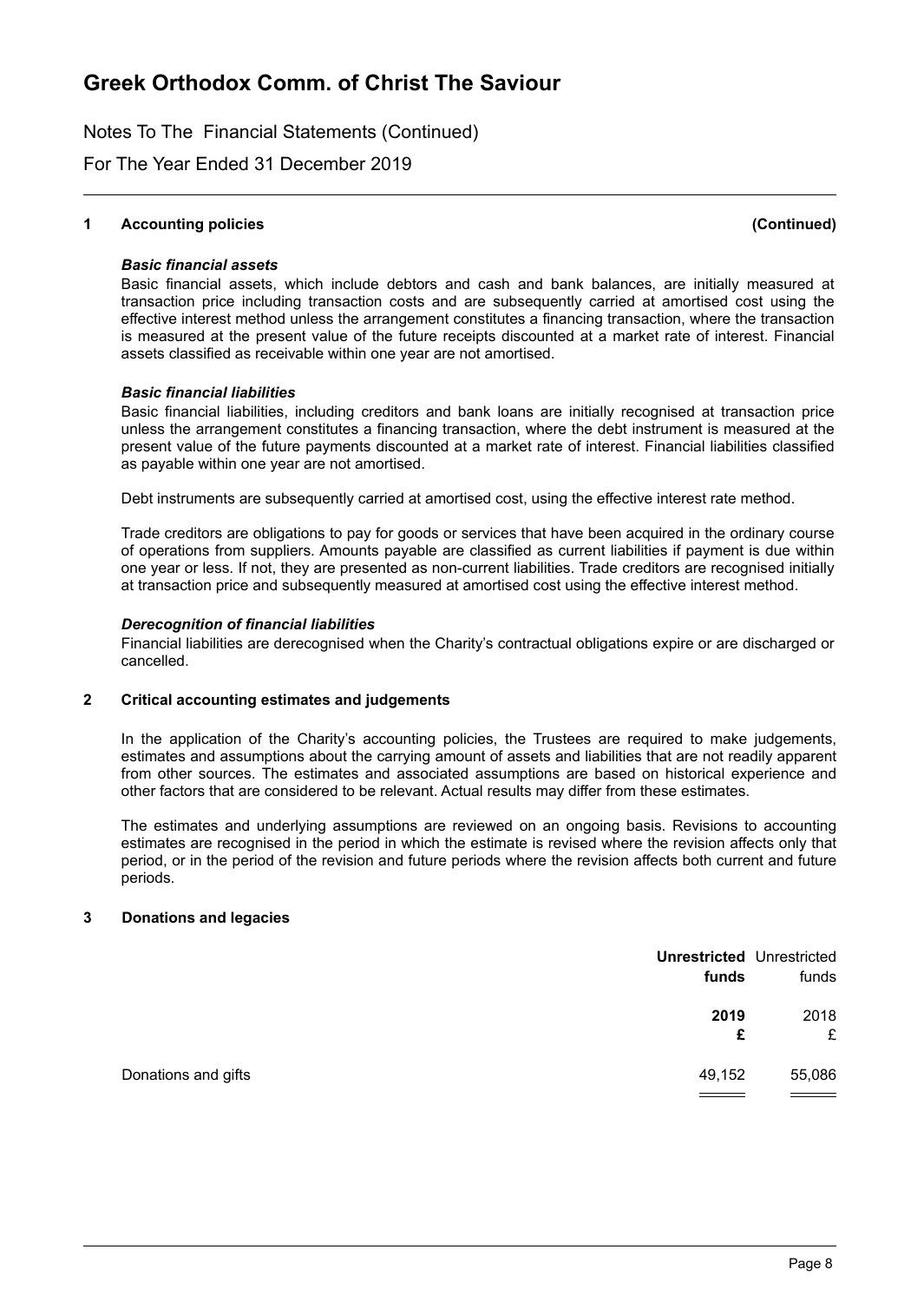Notes To The Financial Statements (Continued)

For The Year Ended 31 December 2019

#### **4 Charitable activities**

|                                    | <b>Income</b> | Charitable Charitable<br><b>Income</b> |
|------------------------------------|---------------|----------------------------------------|
|                                    | 2019          | 2018                                   |
|                                    | £             | £                                      |
| Sales within charitable activities | 7.855         | 6.724                                  |
|                                    |               |                                        |

#### **5 Investments**

|                     | <b>Unrestricted Unrestricted</b><br>funds | funds  |
|---------------------|-------------------------------------------|--------|
|                     | 2019                                      | 2018   |
|                     | £                                         | £      |
| Rental income       | 14,573                                    | 15,600 |
| Interest receivable | 2                                         | 1      |
|                     |                                           |        |
|                     | 14,575                                    | 15,601 |
|                     |                                           |        |

### **6 Raising funds**

|                                                             | <b>Unrestricted Unrestricted</b><br>funds | funds     |
|-------------------------------------------------------------|-------------------------------------------|-----------|
|                                                             | 2019<br>£                                 | 2018<br>£ |
| <b>Fundraising and publicity</b><br>Other fundraising costs | 2,562                                     | 4,668     |
|                                                             | 2,562                                     | 4,668     |

#### **7 Charitable activities**

|                             | <b>Expenditure Expenditure</b> | Charitable Charitable |
|-----------------------------|--------------------------------|-----------------------|
|                             | 2019                           | 2018                  |
|                             |                                | £                     |
| Depreciation and impairment | 541                            | 2,324                 |
|                             |                                |                       |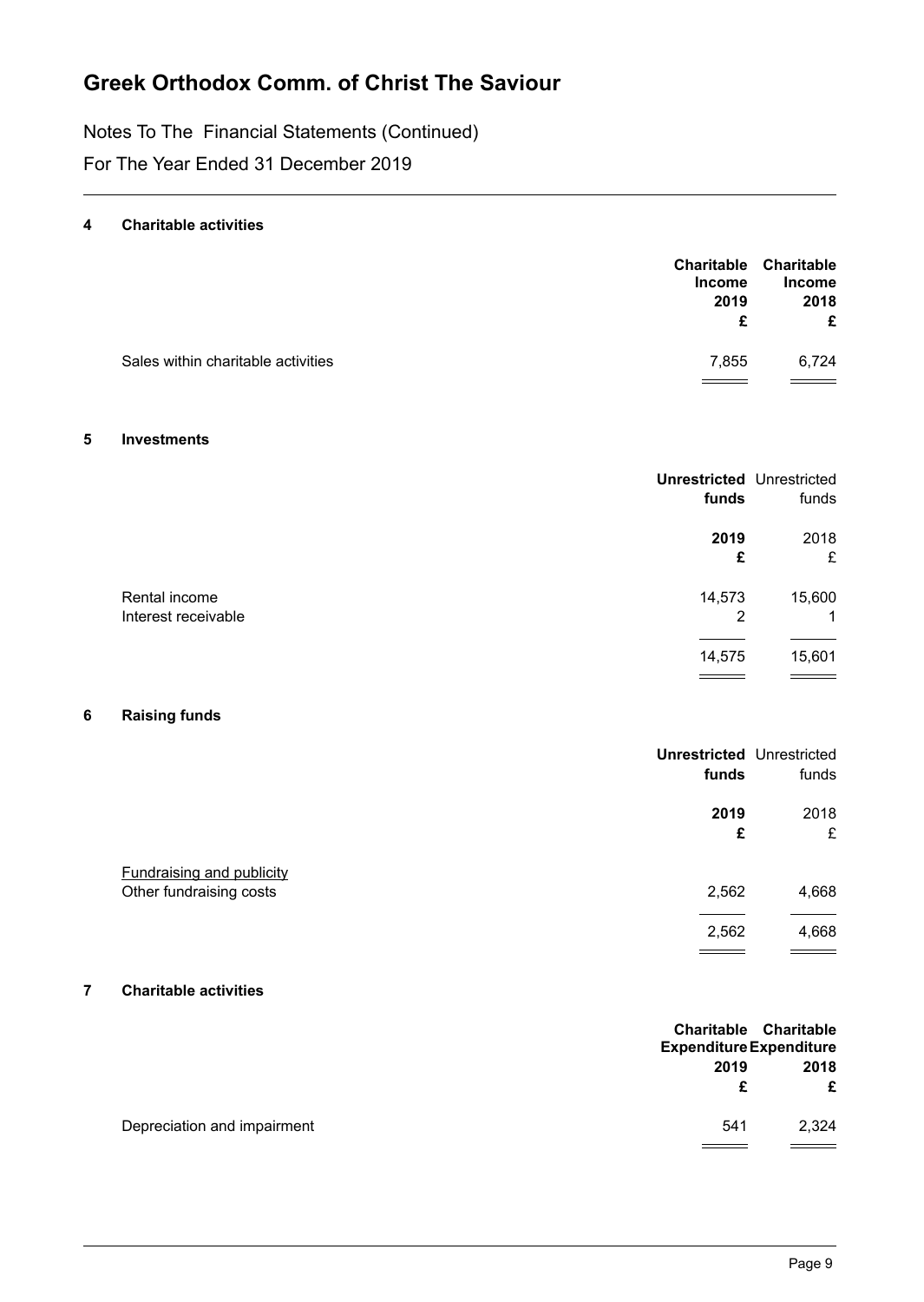Notes To The Financial Statements (Continued)

For The Year Ended 31 December 2019

#### **8 Trustees**

None of the Trustees (or any persons connected with them) received any remuneration or benefits from the Charity during the year.

#### **9 Employees**

#### **Number of employees**

The average monthly number of employees during the year was:

| 2019          | 2018          |
|---------------|---------------|
| <b>Number</b> | <b>Number</b> |
|               | 1             |

No employees received employee benefits of more than £60,000 in the year.

#### **10 Tangible fixed assets**

**11 Debtors**

| <b>Land and</b> | <b>Plant and</b><br>machinery | Total   |
|-----------------|-------------------------------|---------|
| £               | £                             | £       |
|                 |                               |         |
| 469,043         | 4,812                         | 473,855 |
| 72,654          |                               | 72,654  |
| 541,697         | 4,812                         | 546,509 |
|                 |                               |         |
|                 | 2,651                         | 2,651   |
|                 | 540                           | 540     |
|                 | 3,191                         | 3,191   |
|                 |                               |         |
| 541,697         | 1,621                         | 543,318 |
| 469,043         | 2,162                         | 471,205 |
|                 |                               |         |
|                 |                               | 2018    |
|                 | £                             | £       |
|                 | 1,162                         | 1,234   |
|                 | buildings                     | 2019    |